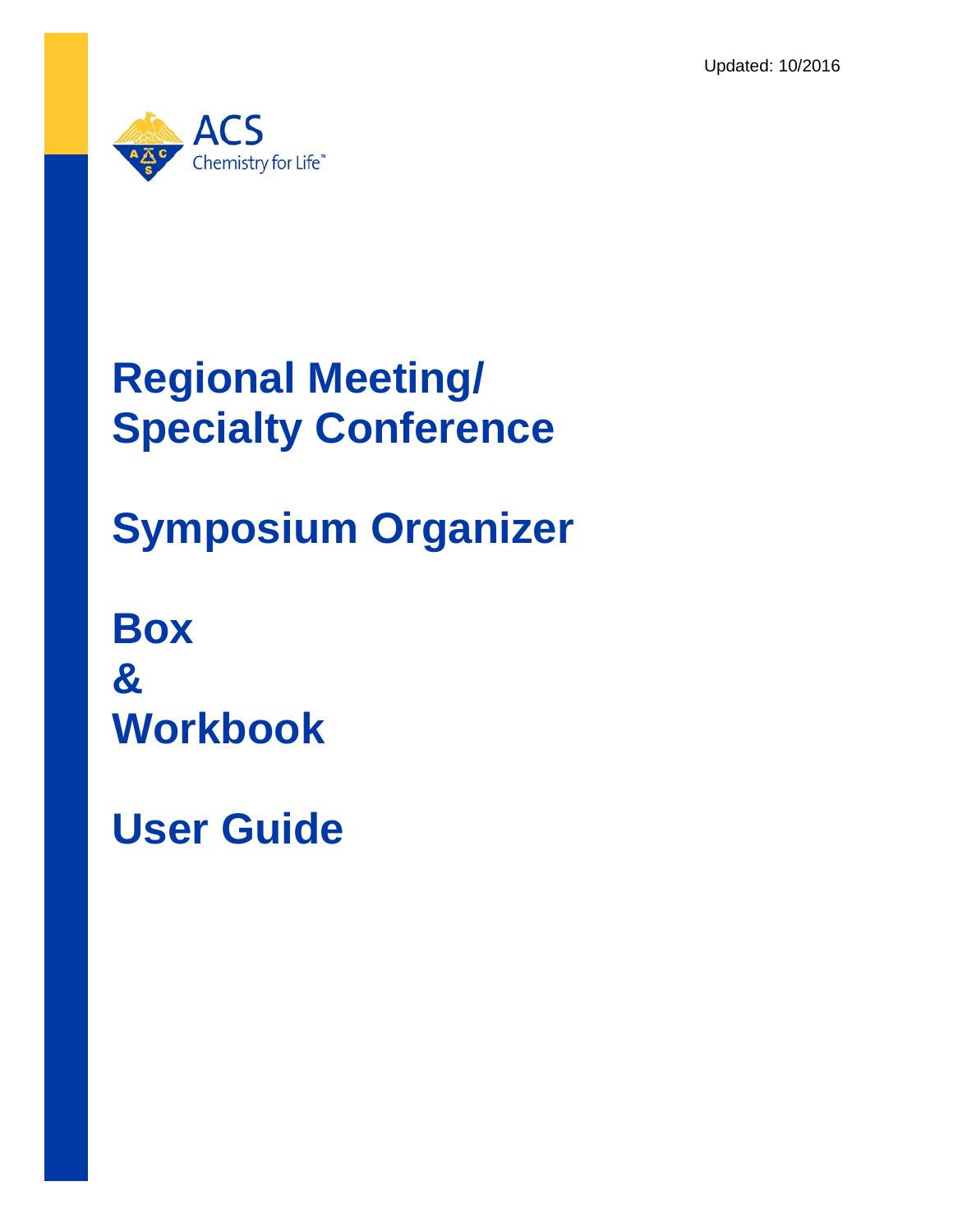## **Table of Contents**

| <b>Accepting/Rejecting Abstracts</b><br><b>Creating Sessions</b><br><b>Editing Abstracts</b><br><b>Submitting Late Abstracts</b> |
|----------------------------------------------------------------------------------------------------------------------------------|
|                                                                                                                                  |
| <b>Accept Invite and Create a Box Account</b><br><b>Returning to your Box Symposium Folder</b>                                   |
| <b>WORKBOOK</b>                                                                                                                  |
| <b>Oral Sessions</b>                                                                                                             |
| <b>Poster Sessions</b>                                                                                                           |
|                                                                                                                                  |
|                                                                                                                                  |
|                                                                                                                                  |
|                                                                                                                                  |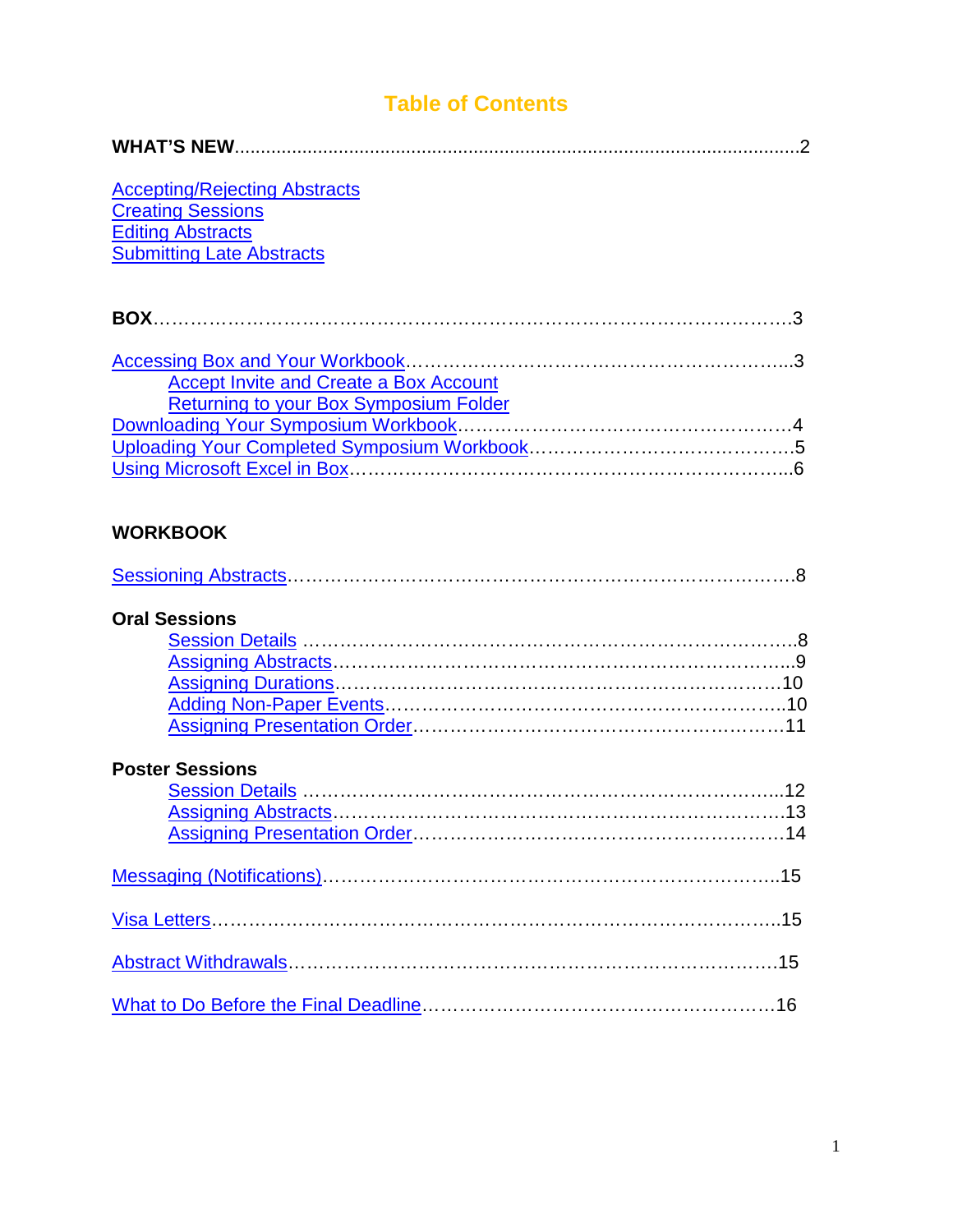### **What's New**

### <span id="page-2-0"></span>**Accepting/Rejecting Abstracts**

Abstracts are automatically accepted upon sessioning. You will no longer be required to assign an 'Accept' or 'Reject' status within your workbook. Abstracts that have not been sessioned will be considered unassigned and reviewed by the program chair who may place the abstract in another session or assign a reject status. Be sure to review all abstracts to make sure they have been assigned appropriately.

#### <span id="page-2-1"></span>**Creating Sessions**

You will no longer need to create sessions for your symposium. For your convenience, sessions will be prepared in advance with information submitted by the program chair during Call for Papers. The sessions are located in the **Assign Abstracts** tab of your workbook. Complete as many sessions as needed.

#### <span id="page-2-2"></span>**Editing Abstracts**

As part of the program finalizing process APT Staff will edit abstract titles for spelling and formatting only. Any other edits can be made by the author up until the submission deadline and by the Program Chair until the final program deadline.

## <span id="page-2-3"></span>**Submitting Late Abstracts**

Symposium Organizers have access to submit abstracts only until their set deadline. Any abstracts submitted after the submission deadline must be included in the Symposium Organizer's workbook.

Program Chairs have access to submit abstracts until the final program deadline. Any abstracts added after the submission deadline must be assigned to a session before the final program deadline to be included in the program.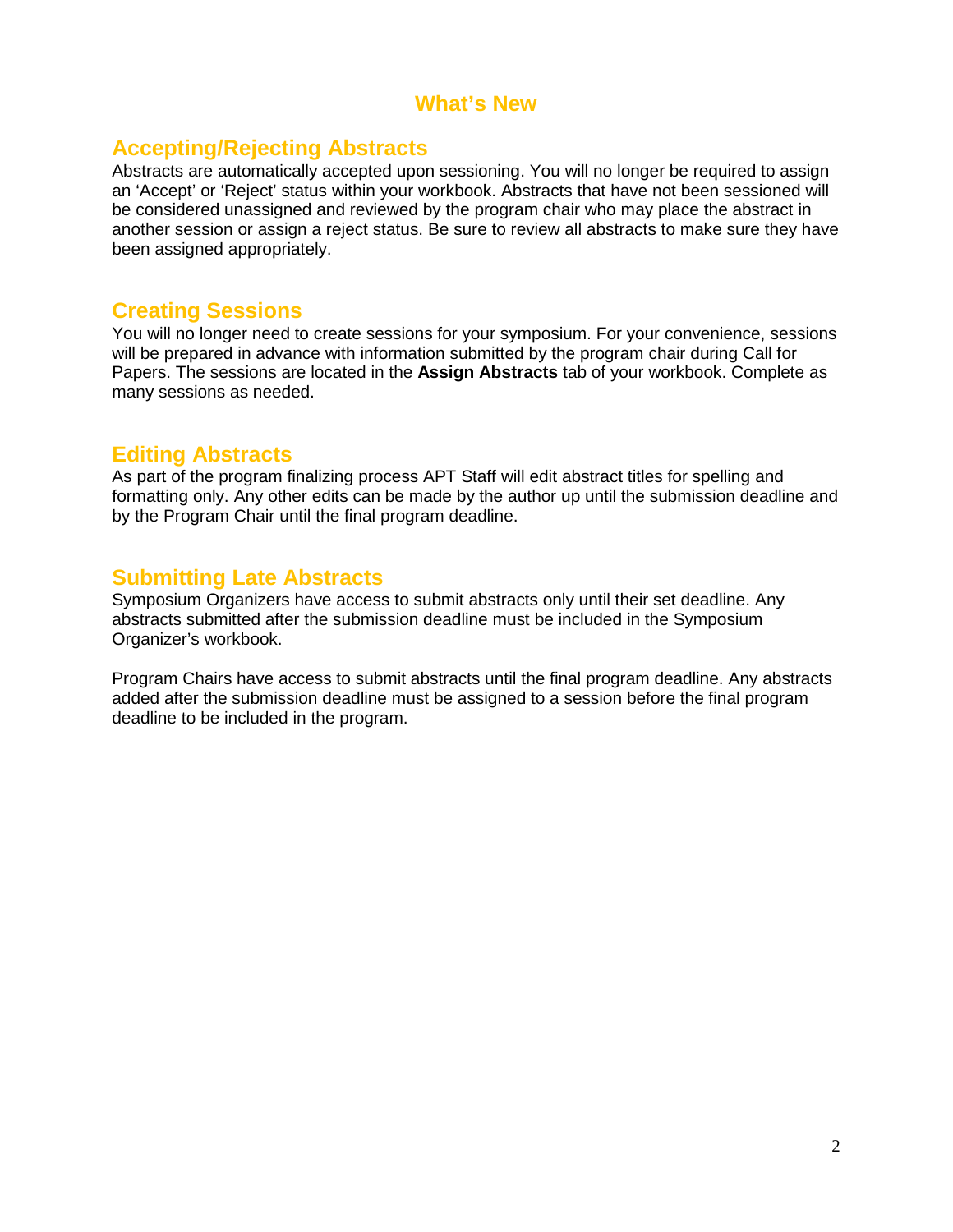## <span id="page-3-0"></span>**Accessing Box and Your Workbook**

After the submission deadline you will receive an email from APT Staff notifying you that symposium workbooks are available to download. An invitation to your Box symposium folder will be sent to the email address associated with your ACS ID by APT Staff. Once you have accepted the invite and created an account you may access your folder which contains your symposium workbook.

#### <span id="page-3-1"></span>**Accept Invite and Create a Box Account**

- 1. An invitation to your Box folder will be sent to the email address associated with your ACS ID
- 2. Click "**Accept Invite**" in the email (**Note:** This link is unique to your folder. Do not share.)



3. Create a password for your account (**Note**: If you would like to change the email address associated with your Box account

please email the APT Staff representative for your meeting. Or, if you already have an account with Box associated with this email address and would like to create a separate Box account for your workbook, please email the APT Staff representative for your meeting and provide the email address for your new account.)

#### <span id="page-3-2"></span>**Returning to your Box Symposium Folder**

Once you have created your box account you may return to your folder at any time.

- 1. Log into Box at [www.box.com/login](http://www.box.com/login)
- 2. Click on your symposium folder name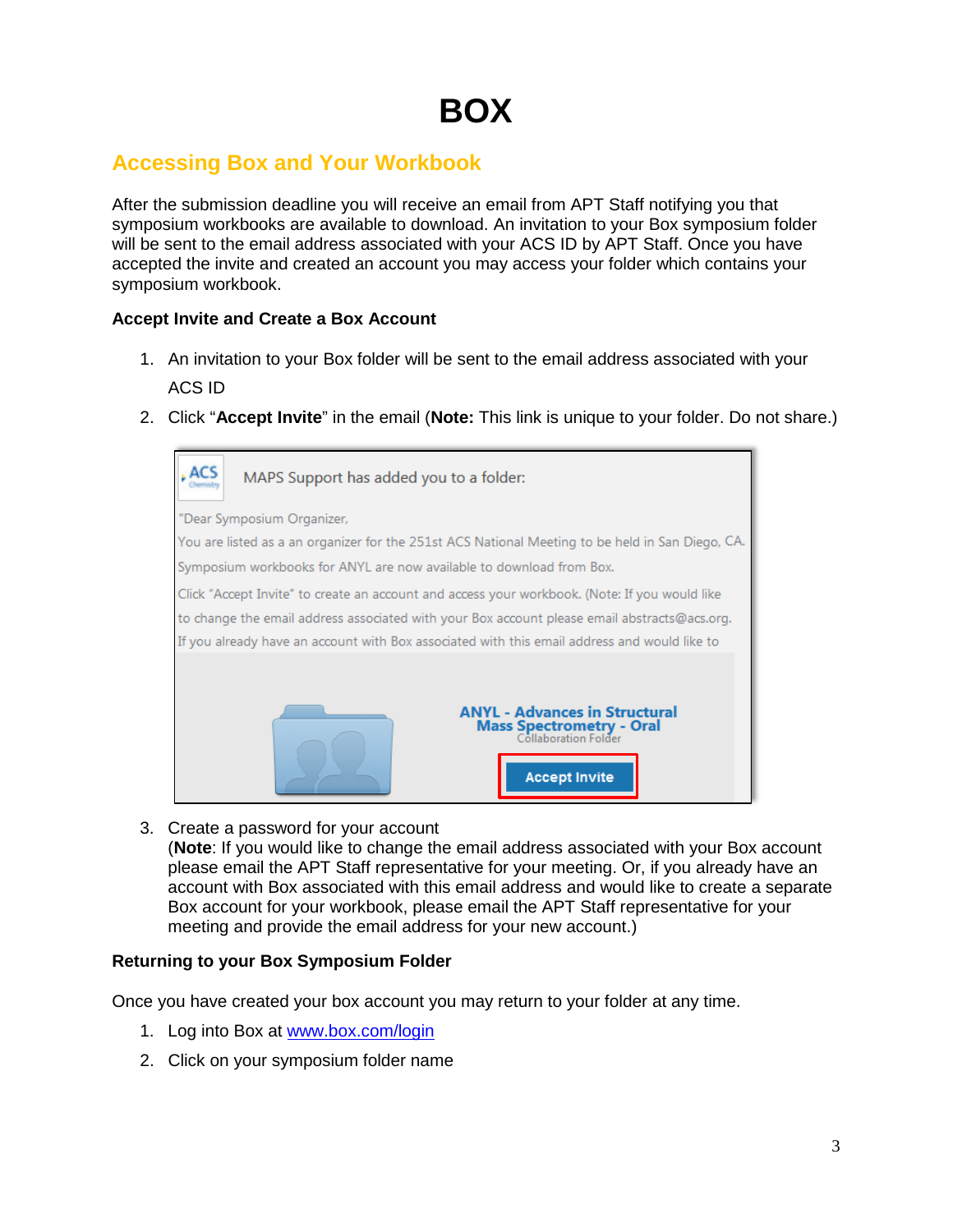#### <span id="page-4-0"></span>**Downloading Your Symposium Workbook**

1. From the Box main page, click on the symposium folder

| box<br>Search Files                                                                                                                |                             |
|------------------------------------------------------------------------------------------------------------------------------------|-----------------------------|
| All Files $\sim$                                                                                                                   |                             |
| $\overrightarrow{y}$<br>New -<br>Upload +                                                                                          | ↑, →                        |
| ANYL - Advances in Structural Mass Spectrometry - Oral<br><b>Owned by American Chemical Society</b><br>Updated today by Someone #1 | Share $\sqrt{x}$ $\sqrt{x}$ |

2. Click on the MS Excel workbook you wish to download

| <b>ACS</b><br>Search Files<br>Chemistry for Life*                                                                      |                                   |
|------------------------------------------------------------------------------------------------------------------------|-----------------------------------|
| ANYL - Adva ces in Structural<br>All Files -                                                                           |                                   |
| More -<br>ヺ<br>Upload -<br>New -                                                                                       | ↑լ ≁                              |
| ANYL001 Advances in Structural Mass Spectrometry (Oral).xlsx<br>$rac{XLSX}{\Box}$<br>Uploaded today by Someone 43.9 KB | Share $\frac{1}{2}$ $\frac{1}{2}$ |

#### 3. Click **Download** at the top of the page

| netry (Oral).xlsx                             | Open with Excel - | $\mathcal{P}$ Share   | <b>Download</b>                                | 0.0.0 |
|-----------------------------------------------|-------------------|-----------------------|------------------------------------------------|-------|
|                                               |                   | A.<br>E.<br>Activity  | Info                                           |       |
| sentina Autho<br>s tab. Total session<br>nce. |                   | $\overline{\uparrow}$ | Someone uploaded version 1<br>Today at 9:09 AM |       |

4. Save the workbook to your computer (**Note**: Include your **Initials** and the **Date** at the end of the document name e.g. ANYL001 Advances in Structural Mass Spectrometry – Oral\_JD\_031015.xlxs.)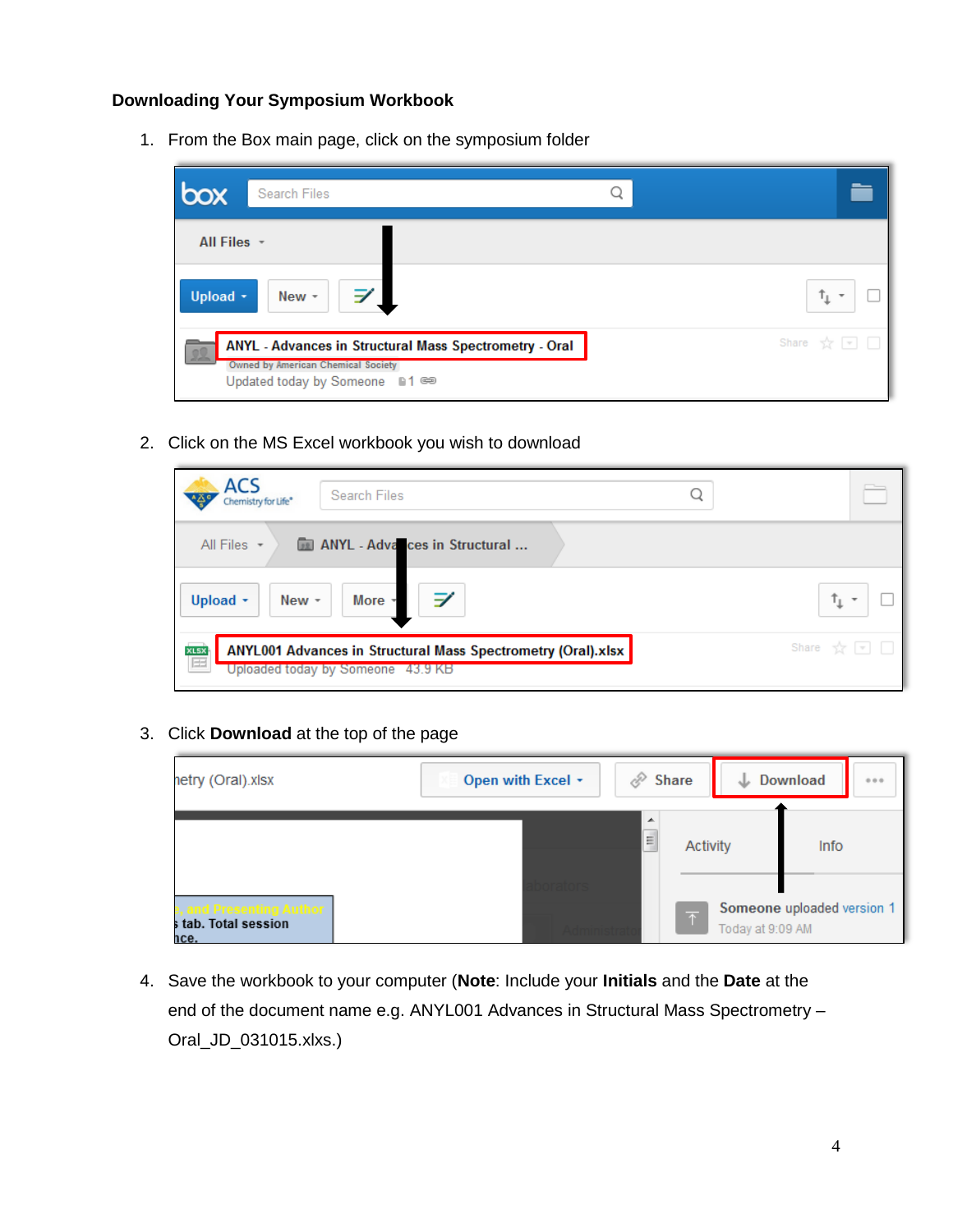#### <span id="page-5-0"></span>**Uploading Your Completed Symposium Workbook**

1. From the Box main page, click on the symposium folder

| box<br>Search Files                                                                                                                                  |                             |
|------------------------------------------------------------------------------------------------------------------------------------------------------|-----------------------------|
| All Files $\sim$                                                                                                                                     |                             |
| $\overrightarrow{y}$<br>New -<br>Upload $\sim$                                                                                                       | ↑, →                        |
| ANYL - Advances in Structural Mass Spectrometry - Oral<br>o <sub>0</sub><br><b>Owned by American Chemical Society</b><br>Updated today by Someone #1 | Share $\sqrt{x}$ $\sqrt{x}$ |

(**Note**: Before you upload your completed workbook make sure you are uploading to your symposium folder.)

2. Click **Upload** then **Files**

| ACS<br>Search Files<br>Chemistry for Life®                                                                 |                                                 |  |
|------------------------------------------------------------------------------------------------------------|-------------------------------------------------|--|
| ANYL - Advances in Structural<br>Files -                                                                   | Confirm you are in your<br>symposium folder     |  |
| More *<br>₩<br>Upload -<br>New -<br>Files                                                                  |                                                 |  |
| 7L001 Advances in Structural Mass Spectrometry (Oral).xlsx<br>Folders<br>oppoaded today by Someone 43.9 KB | Share $\frac{1}{2}$ $\frac{1}{2}$ $\frac{1}{2}$ |  |

3. Confirm that your file has been uploaded to your symposium folder

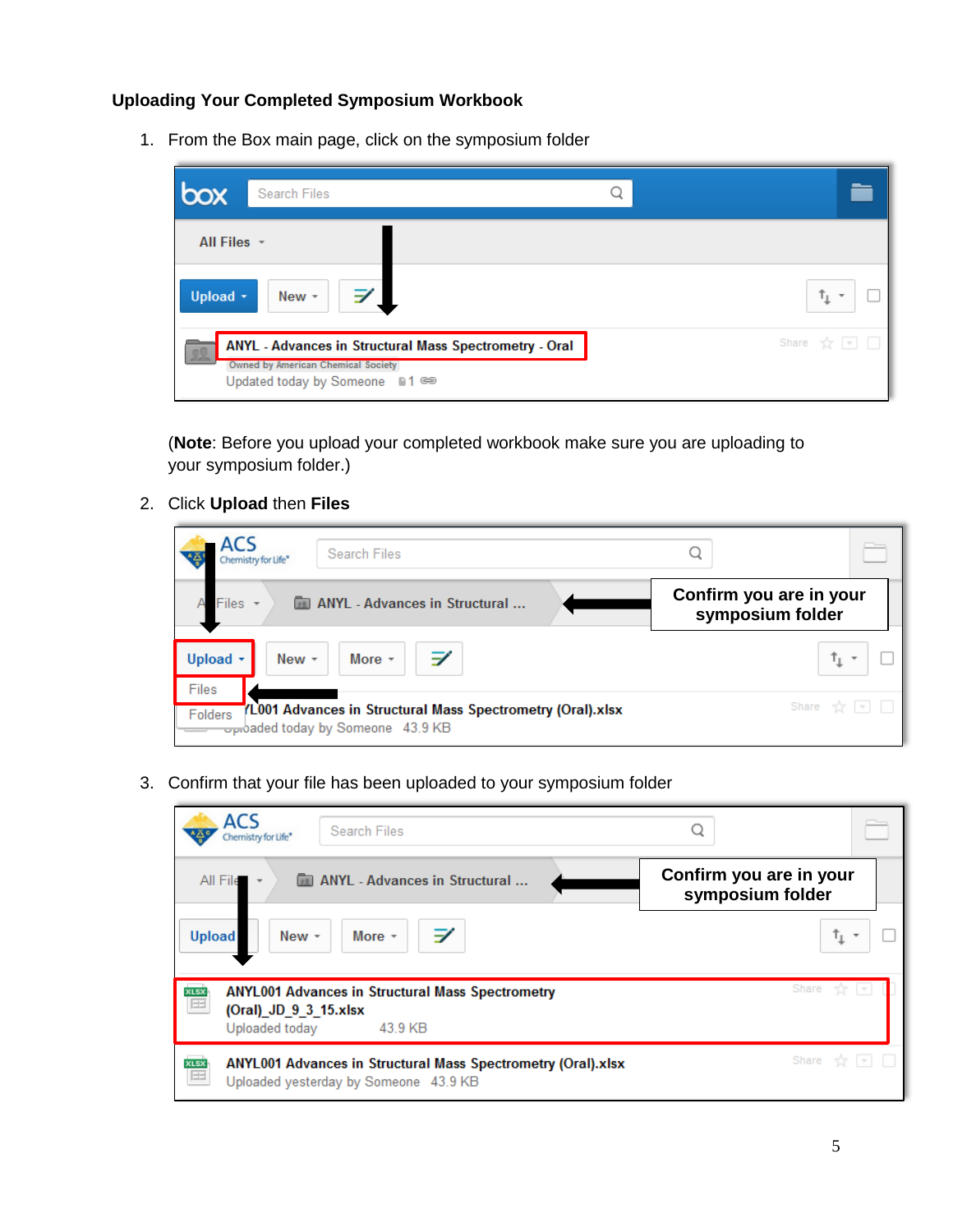#### <span id="page-6-0"></span>**Using Microsoft Excel in Box**

If you do not have Microsoft Excel you may organize your symposium using Microsoft Excel online.

1. From the Box main page, click on the symposium folder

| box              | Search Files                                                                                                                         |                                   |
|------------------|--------------------------------------------------------------------------------------------------------------------------------------|-----------------------------------|
| All Files $\sim$ |                                                                                                                                      |                                   |
| Upload +         | 三<br>New -                                                                                                                           | ↑, →                              |
|                  | ANYL - Advances in Structural Mass Spectrometry - Oral<br><b>Owned by American Chemical Society</b><br>Updated today by Someone ■1 ® | Share $\frac{1}{2}$ $\frac{1}{2}$ |

2. Click on the MS Excel workbook you wish to download

| <b>ACS</b><br>Search Files<br>Chemistry for Life*                                                                      |                             |
|------------------------------------------------------------------------------------------------------------------------|-----------------------------|
| ANYL - Adva ces in Structural<br>All Files $\sim$                                                                      |                             |
| More -<br>$\blacksquare$<br>Upload -<br>New -                                                                          | ↑լ -                        |
| ANYL001 Advances in Structural Mass Spectrometry (Oral).xlsx<br>$rac{XLSX}{\Box}$<br>Uploaded today by Someone 43.9 KB | Share $\sqrt{x}$ $\sqrt{x}$ |

3. Click **Open with Excel** then **Microsoft Excel Online** at the top of the page

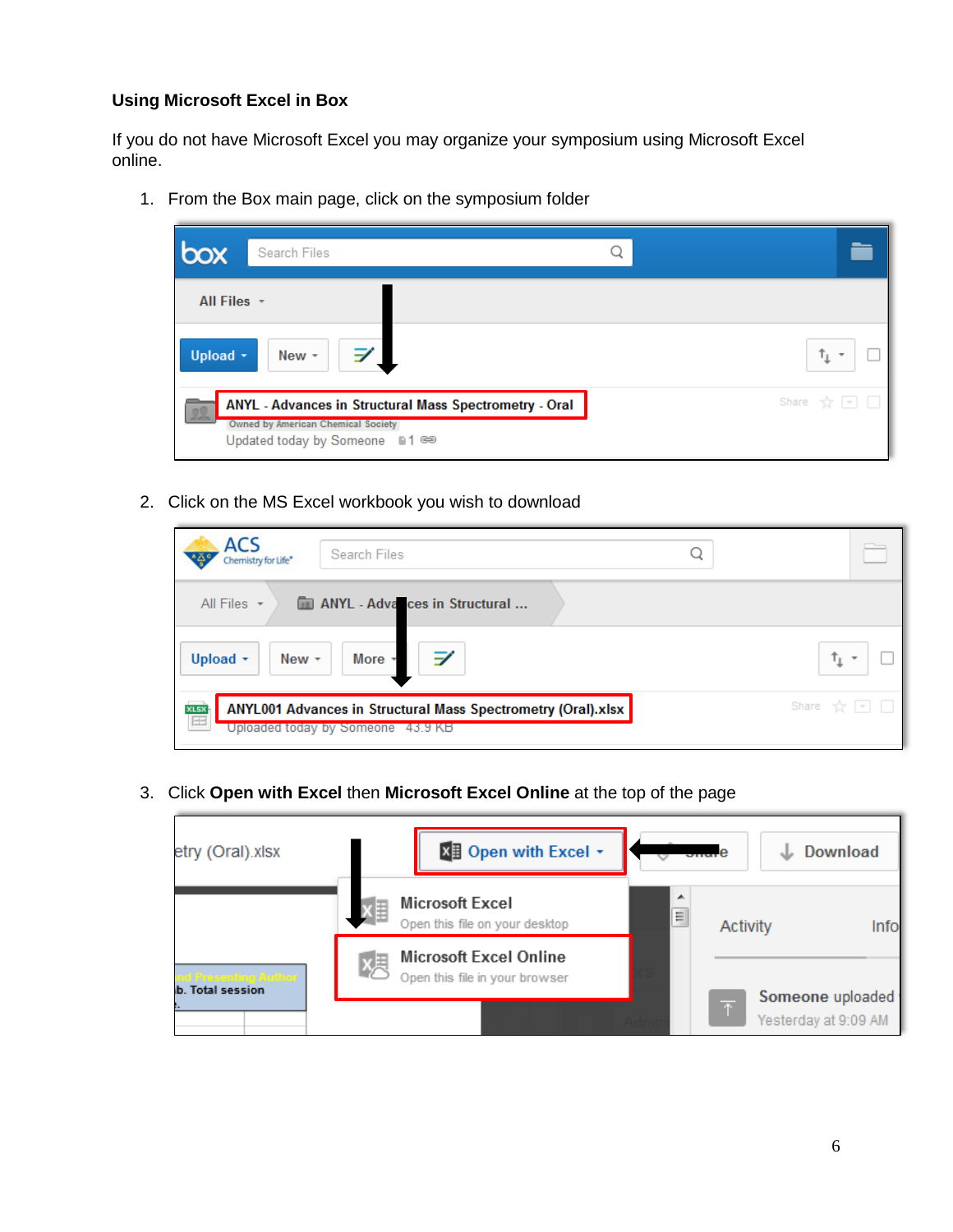#### 4. Click **Edit a Copy**

|                                                                                                                                | <b>Edit in the browser?</b>                                                                   |  |  |  |  |
|--------------------------------------------------------------------------------------------------------------------------------|-----------------------------------------------------------------------------------------------|--|--|--|--|
|                                                                                                                                | To edit in the browser, a copy of the file will be created<br>without the following features: |  |  |  |  |
| • Shapes or other objects                                                                                                      |                                                                                               |  |  |  |  |
| Your original file won't be affected.<br>To edit this workbook with all of its features, click Cancel<br>and open it in Excel. |                                                                                               |  |  |  |  |
|                                                                                                                                | Learn more                                                                                    |  |  |  |  |
|                                                                                                                                | Edit a Copy<br>Cancel                                                                         |  |  |  |  |

5. Add your **Initials** and the **Date** at the end of the document name

| Save As                                               |      |        |  |  |
|-------------------------------------------------------|------|--------|--|--|
| Create a copy of this file in the same online folder. |      |        |  |  |
| Enter a name for this copy:                           |      |        |  |  |
| s in Structural Mass Spectrometry (Oral JD_32415.xlsx |      |        |  |  |
| Replace existing file                                 |      |        |  |  |
|                                                       | Save | Cancel |  |  |

6. Complete your workbook. (**Note**: There is no Save button. **Changes are automatically saved**.)

|                | x≣<br><b>Excel Online</b>                                                                                                                                                                                                                                                         |                              | Box ▶ ANYL - Advances in Structural Mass Spectrometry - Oral                                                                                                                                                                                                                                                                                                                       |                                                                     | ANYL001 Ad                         |  |
|----------------|-----------------------------------------------------------------------------------------------------------------------------------------------------------------------------------------------------------------------------------------------------------------------------------|------------------------------|------------------------------------------------------------------------------------------------------------------------------------------------------------------------------------------------------------------------------------------------------------------------------------------------------------------------------------------------------------------------------------|---------------------------------------------------------------------|------------------------------------|--|
| <b>FILE</b>    | <b>HOME</b><br><b>INSERT</b>                                                                                                                                                                                                                                                      | <b>DATA</b><br><b>REVIEW</b> | <b>VIEW</b><br>Tell me what you want to do                                                                                                                                                                                                                                                                                                                                         |                                                                     |                                    |  |
| ь<br>Θ         |                                                                                                                                                                                                                                                                                   |                              | <b>X</b> Cut   Arial $\cdot$  11 $\cdot$   $\equiv$ $\equiv$ $\equiv$ $\stackrel{?}{\equiv}$ $\stackrel{?}{\equiv}$ Wrap Text<br>Paste $\left \mathbb{B}_{\text{Copy}}\right $ <b>B</b> $I$ <b>U Q</b> $\left \mathbb{H}\right \cdot$ $\left \mathbb{D}\right \cdot$ $\mathbf{A}\cdot$ $\left \mathbb{B}\right \equiv\mathbb{B}$ $\equiv$ $\left \mathbb{E}\right $ Merge & Center | Number Format *<br>$\frac{96}{6}$ , $\frac{60}{10}$ $\frac{10}{10}$ | ⊞î<br>Insi<br>Format<br>as Table - |  |
| Undo           | Clipboard                                                                                                                                                                                                                                                                         | Font                         | Alignment                                                                                                                                                                                                                                                                                                                                                                          | Number                                                              | <b>Tables</b>                      |  |
| $f_x$          |                                                                                                                                                                                                                                                                                   |                              |                                                                                                                                                                                                                                                                                                                                                                                    |                                                                     |                                    |  |
|                |                                                                                                                                                                                                                                                                                   | B                            |                                                                                                                                                                                                                                                                                                                                                                                    |                                                                     | E                                  |  |
|                | Instructions: Complete as many sessions as need. Copy-paste Control ID, Abstract Title, and<br>Presenting Author i <b>nformation from Abstracts Tab. Add intermissions and remarks from</b><br>Non-Paper Events tab. Total session durations must not exceed 240 minutes. Contact |                              |                                                                                                                                                                                                                                                                                                                                                                                    |                                                                     |                                    |  |
| 2              |                                                                                                                                                                                                                                                                                   |                              |                                                                                                                                                                                                                                                                                                                                                                                    |                                                                     |                                    |  |
| 3<br>4         |                                                                                                                                                                                                                                                                                   |                              |                                                                                                                                                                                                                                                                                                                                                                                    |                                                                     |                                    |  |
| 5              | Symposium Title:                                                                                                                                                                                                                                                                  |                              | Advances in Structural Mass Spectrometry - Oral u                                                                                                                                                                                                                                                                                                                                  |                                                                     |                                    |  |
| 6              | *Required Fields                                                                                                                                                                                                                                                                  |                              |                                                                                                                                                                                                                                                                                                                                                                                    |                                                                     |                                    |  |
| $\overline{7}$ |                                                                                                                                                                                                                                                                                   |                              | $\triangle NN1$ $001a$                                                                                                                                                                                                                                                                                                                                                             |                                                                     |                                    |  |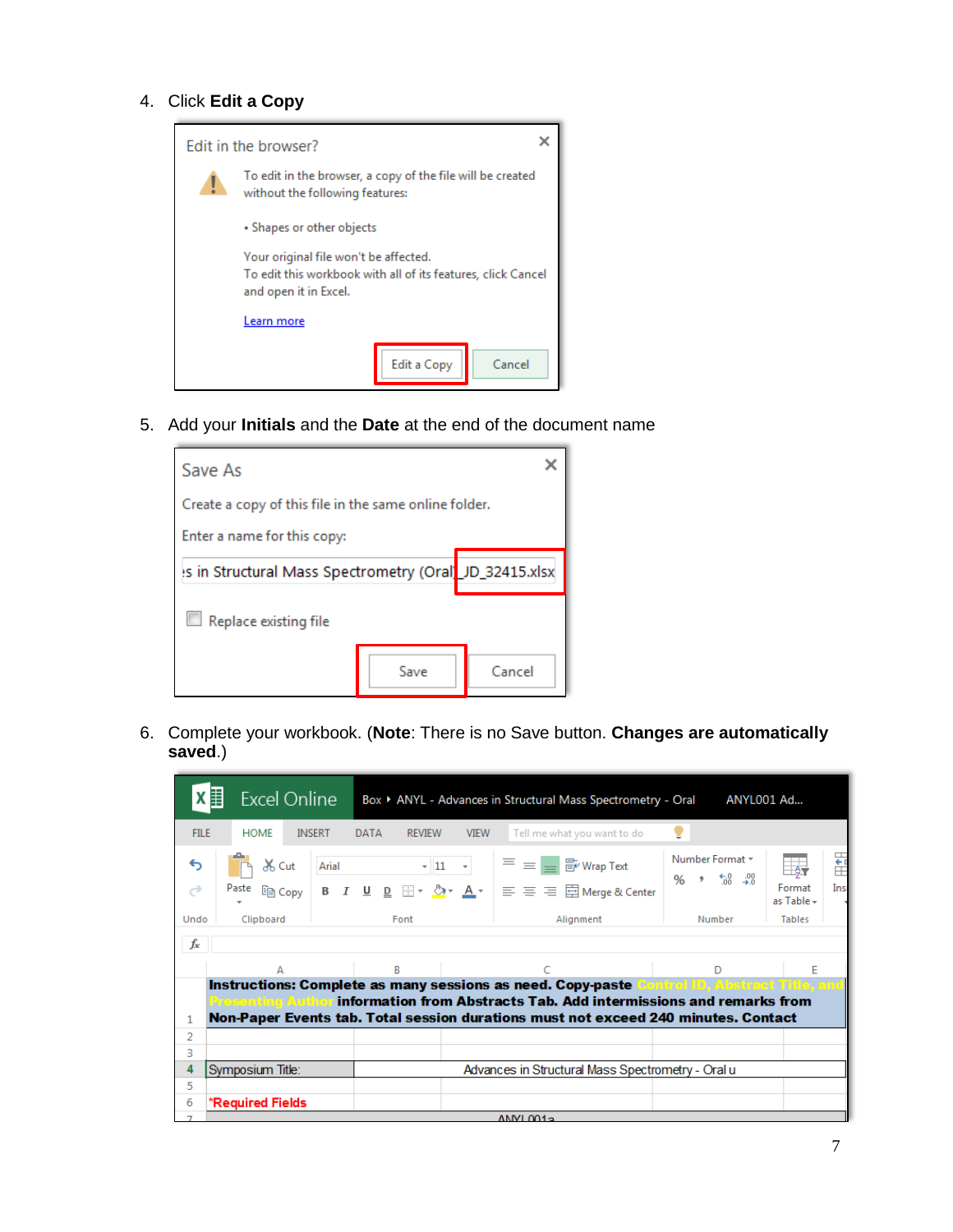## **Sessioning Abstracts**

<span id="page-8-0"></span>Once abstract submission has closed and symposium workbooks are available in Box you may begin organizing your symposium.

## **Oral Sessions**

#### <span id="page-8-1"></span>**Session Details**

| 3                 |                                |                                           |                                                    |                          |          |
|-------------------|--------------------------------|-------------------------------------------|----------------------------------------------------|--------------------------|----------|
| 4                 | Symposium Title:               | <b>Asymmetric Reactions and Syntheses</b> |                                                    |                          |          |
| 5                 |                                |                                           |                                                    |                          |          |
| 6                 | *Required Fields               |                                           |                                                    |                          |          |
| 7                 |                                |                                           | Session SERMACS001a                                |                          |          |
| 8                 | Session Title:                 |                                           |                                                    |                          |          |
| 9                 | Session Type:                  | Oral                                      |                                                    |                          |          |
| 10                | Organizer Name:                | John Smith                                |                                                    |                          |          |
| 11                | Organizer Email:               | jsmith@email.com                          |                                                    |                          |          |
| $12 \overline{ }$ | *Presider Name:                | John Smith                                | <b>Session Code</b>                                |                          |          |
|                   | 13 *Presider Email:            | jsmith@email.com                          |                                                    |                          |          |
|                   | 14 ACS Division Cosponsor:     |                                           |                                                    |                          |          |
|                   | 15 ACS Committee Cosponsor:    |                                           |                                                    |                          |          |
|                   | 16 Non-ACS Componsor:          | Pfizer                                    |                                                    |                          |          |
| 17                | Newsworthy eason:              |                                           |                                                    |                          |          |
|                   | 18 Presentation<br><i>rder</i> | Control ID                                | <b>Abstract Title</b>                              | <b>Presenting Author</b> | Duration |
| 19                |                                |                                           |                                                    |                          |          |
| 20                |                                |                                           |                                                    |                          |          |
| 21<br>K.          | <b>Assign Abstracts</b>        | Abstracts                                 | Non-Paper Events<br>Divisions & Committees<br>Л⊟ ∢ | III                      |          |

Complete the necessary fields in the **Assign Abstracts** tab:

- **Session Title:** optional symposium subtitle
- **Session Type:** oral
- **Symposium Organizer(s):** first and last name
- **Symposium Organizer Email(s):** corresponding email address
- **Session Presider(s):** first and last name
- **Session Presider Email(s):** corresponding email address
- **Cosponsors**:
	- o **ACS Division** or **ACS Committee:** copy-paste from **Divisions and Committees** tab
	- o **Non-ACS**: non ACS technical divisions or committees sponsoring the session
- **Newsworthy Reason:** explanation of why the session is newsworthy.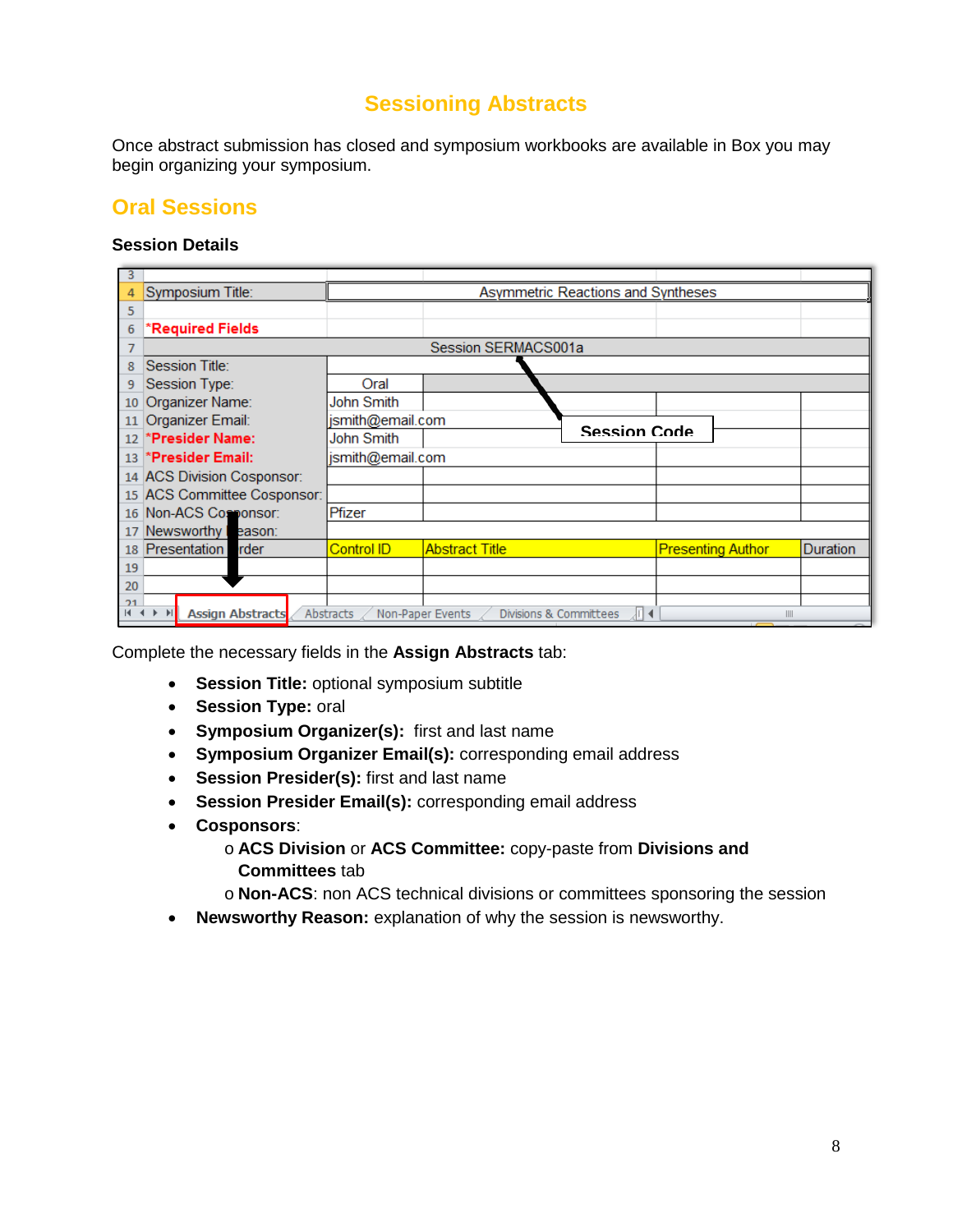#### <span id="page-9-0"></span>**Assigning Abstracts**

- 1. Navigate to the **Abstracts** tab of the workbook
- 2. Select the **Control ID, Abstract Title, and Presenting Author** information of the abstract(s) you wish to assign
- 3. Right-click anywhere within the highlighted cells and click **Copy**

|                 | B                                                   |                                            |                 |                                                                                                       |
|-----------------|-----------------------------------------------------|--------------------------------------------|-----------------|-------------------------------------------------------------------------------------------------------|
|                 |                                                     |                                            |                 | Committee  Symposium Title <mark> Control ID  Abstract Title  Presenting Author  </mark> Presenting A |
|                 | <b>Current Topics in</b>                            |                                            |                 | 2260971 Origins of the Ashay Patel1, Kenipate ab@che                                                  |
|                 | Current Topics in                                   |                                            |                 | 2273562 Brønsted Acid Anon Bunrit1, Chrisjoseph.same                                                  |
|                 | Current Topics in                                   | 2272764 Deve 2 nt Jonathan Shikora1 jms ik |                 | 3                                                                                                     |
|                 | Current Topics in                                   | 2274472 Cu-Catalyzed Sureshb               |                 | Cut                                                                                                   |
|                 | pics in<br>Curre                                    | 2267847 A novel cylcor Alexande            |                 | $\mathsf{Copy}$                                                                                       |
|                 | Current Topics in                                   | 2265437 Stereocontroll Daniel J.           |                 |                                                                                                       |
|                 | Current Topics in                                   | 2264953 Organocatalyt Thomas               | œ               | <b>Paste Options:</b>                                                                                 |
|                 | Current Topics in                                   | 2251661 Enantioselecti Limei Jir           |                 | a<br>Go<br>$\frac{1}{2}$<br>Ď<br>$\overline{f}$ x<br>123                                              |
|                 | Current Topics in                                   | 2249746 Dual divergen Joerg De             |                 | Paste Special                                                                                         |
| ssign Abstracts | $\pm$ Tanian in<br>Abstracts / Non-Technical Events | 2227513 Now Systems Philin R               | Divisions & Cor | Incart Conjad Calle                                                                                   |
|                 |                                                     |                                            |                 | Average: 2268572.286                                                                                  |

- 4. Navigate to the **Assign Abstracts**
- 5. Select the first empty cell under **Control ID**
- 6. Right-click within the cell and click **Paste Values (123)**

| 19 | Themes:                   |                       |   | B Z 喜 ♪ Y A Y ⊞ Y 18 -98 ♂                                                 |               |         |
|----|---------------------------|-----------------------|---|----------------------------------------------------------------------------|---------------|---------|
| 20 | <b>Presentation Order</b> | <b>Control ID</b>     |   |                                                                            | <b>uthor</b>  | Duratio |
| 21 |                           | 5                     |   |                                                                            |               |         |
| 22 |                           |                       | ö | Cut                                                                        |               |         |
| 23 |                           |                       | 自 | <u>Copy</u>                                                                |               |         |
| 24 |                           |                       | Ë | 6<br>Paste Option                                                          |               |         |
| 25 |                           |                       |   | $\frac{1}{123}$<br>ê<br>مہ<br>دی<br>$\frac{1}{2}$<br>西<br>$\overline{f}$ x |               |         |
| 26 |                           |                       |   |                                                                            |               |         |
| 27 |                           |                       |   | Paste Special                                                              |               |         |
| H. | <b>Assign Abstracts</b>   | Non-Tech<br>Abstracts |   | Incart Conjed Cells                                                        | <b>Themes</b> | Sample  |

| <b>Presentation Order</b> | Control ID | Abstract Title                                         | <b>Presenting Author</b> | <b>Duratio</b> |
|---------------------------|------------|--------------------------------------------------------|--------------------------|----------------|
|                           |            | 2260971 Origins of the stereos Ashay Patel1, Kendall   |                          |                |
|                           |            | 2273562 Brønsted Acid-Catalyz Anon Bunrit1, Christia   |                          |                |
|                           |            | 2272764 Development of a Cat Jonathan Shikora1, Sh     |                          |                |
|                           |            | 2274472 Cu-Catalyzed Asymm Sureshbabu Gudugun          |                          |                |
|                           |            | 2267847 A novel cylcopropanat Alexander A. Cobb1       |                          |                |
|                           |            | 2265437 Stereocontrolled synth Daniel J. Blair1, Cathe |                          |                |
|                           |            | 2264953 Organocatalytic Asym Thomas West4, Andre       |                          |                |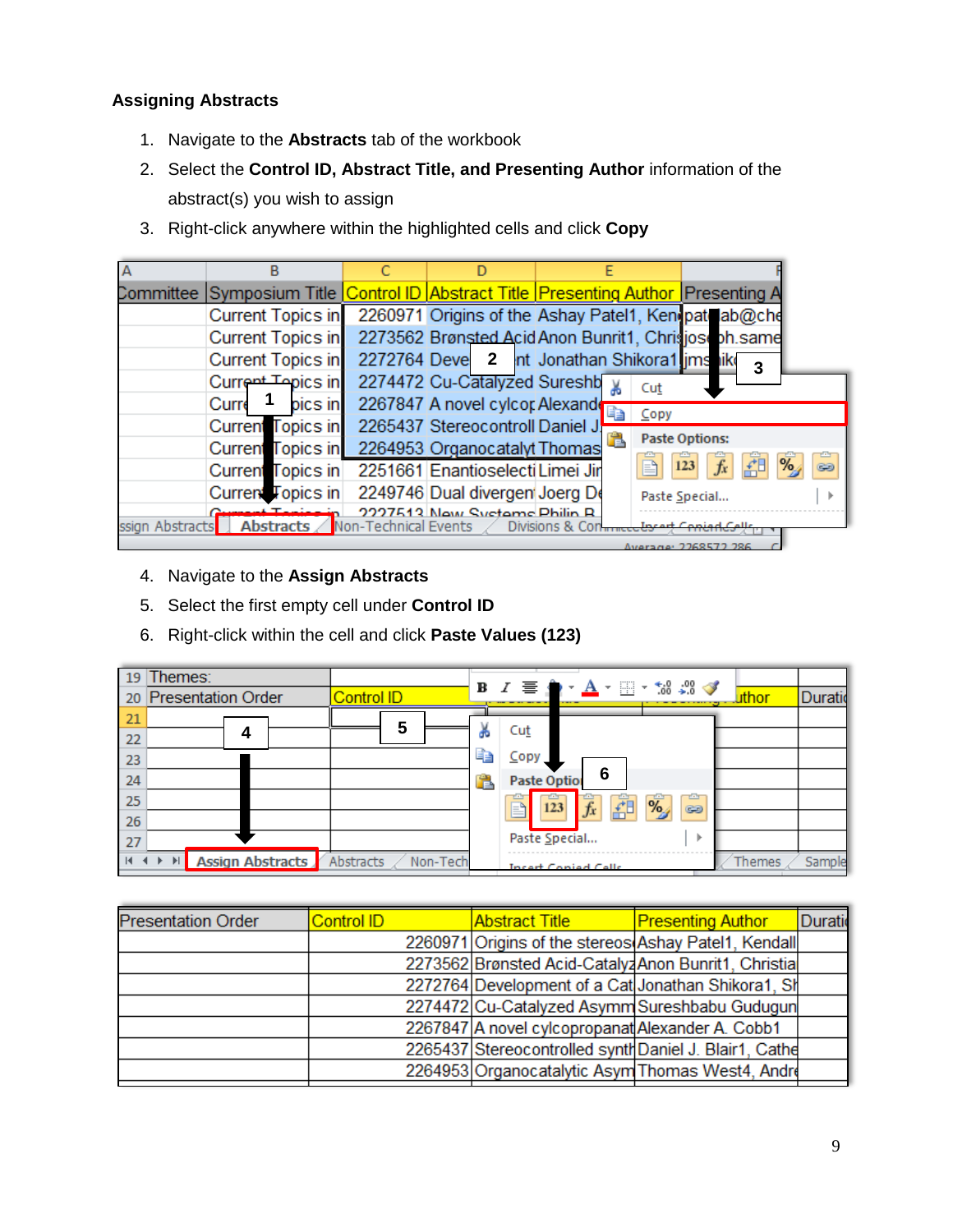#### <span id="page-10-0"></span>**Assigning Durations**

Enter a presentation duration for each abstract in minutes (e.g. 30 minutes = 30, 1 hour = 60). (**Note:** *The total duration for the session should not exceed 4 hours or 240 minutes.*)

| Control ID | <b>Abstract Title</b>                                  | <b>Presenting Author</b> | Duration        |  |
|------------|--------------------------------------------------------|--------------------------|-----------------|--|
|            | 2260971 Origins of the stereos Ashay Patel1, Kendall   |                          | 30              |  |
|            | 2273562 Brønsted Acid-Catalyz Anon Bunrit1, Christia   |                          | 20              |  |
|            | 2272764 Development of a Cat Jonathan Shikora1, Sh     |                          | 20              |  |
|            | 2274472 Cu-Catalyzed Asymm Sureshbabu Gudugun          |                          | 20 <sup>1</sup> |  |
|            | 2267847 A novel cylcopropanat Alexander A. Cobb1       |                          | 20              |  |
|            | 2265437 Stereocontrolled synth Daniel J. Blair1, Cathe |                          | 20              |  |
|            | 2264953 Organocatalytic Asym Thomas West4, Andre       |                          | 20              |  |
|            |                                                        |                          |                 |  |

#### <span id="page-10-1"></span>**Add Non-Paper Events (optional)**

You may insert Intermissions and Remarks as needed from the Non-Paper Events tab.

- 1. Select the row below where you would like to add a non-paper event
- 2. Right-click anywhere with the selected row and click **Insert**

|                | <b>B</b> <i>I</i> ≣ <u>À · A</u> · ⊞ · 18 -28 √ |           |                      |                                                  | 2273562 Brønsted Acid-Catalyz Anon Bunrit1, Christia   | 20          |  |
|----------------|-------------------------------------------------|-----------|----------------------|--------------------------------------------------|--------------------------------------------------------|-------------|--|
| $-23$          |                                                 |           |                      |                                                  | 2272764 Development of a Cat Jonathan Shikora1, Sh     | 20          |  |
|                |                                                 |           |                      |                                                  | 2274472 Cu-Catalyzed Asymm Sureshbabu Gudugun          | 20          |  |
|                | Cut                                             |           |                      | 2267847 A novel cylcopropanat Alexander A. Cobb1 |                                                        | 20          |  |
|                | Copy                                            |           |                      |                                                  | 2265437 Stereocontrolled synth Daniel J. Blair1, Cathe | 20          |  |
|                | <b>Paste Options:</b>                           |           |                      |                                                  | 2264953 Organocatalytic Asym Thomas West4, Andre       | 20          |  |
|                |                                                 |           |                      |                                                  |                                                        |             |  |
|                | 財営                                              |           |                      |                                                  |                                                        |             |  |
| 3 <sub>0</sub> | Paste Special                                   |           |                      |                                                  |                                                        |             |  |
| $\vert \vert$  |                                                 | Abstracts | Non-Technical Events | Divisions & Committees                           | <b>Themes</b>                                          | Sample Work |  |
|                | Insert                                          |           |                      |                                                  |                                                        |             |  |

- 3. Navigate to the **Non-Paper Events** tab
- 4. Select the event you wish to add the session and copy the cell
- 5. Navigate to the **Assign Abstracts** tab and paste the event name in the Abstract Title column
- 6. Enter a duration for the event (**Note:** *Leave Control ID and Presenting Author blank.*)

| <b>Presentation Order</b> | <b>Control ID</b> | <b>Abstract Title</b>                                  | <b>Presenting Author</b> | Duration |
|---------------------------|-------------------|--------------------------------------------------------|--------------------------|----------|
|                           |                   | 2260971 Origins of the stereos Ashay Patel1, Kendall   |                          | 30       |
|                           |                   | 2273562 Brønsted Acid-Catalyz Anon Bunrit1, Christia   |                          | 20       |
|                           |                   | 2272764 Development of a Catl Jonathan Shikora1, Sh    |                          | 20       |
|                           |                   | Intermission                                           |                          | 15       |
|                           |                   | 2274472 Cu-Catalyzed Asymm Sureshbabu Gudugun          |                          | 20       |
|                           |                   | 2267847 A novel cylcopropanat Alexander A. Cobb1       |                          | 20       |
|                           |                   | 2265437 Stereocontrolled synth Daniel J. Blair1, Cathe |                          | 20       |
|                           |                   | 2264953 Organocatalytic Asym Thomas West4, Andre       |                          | 20       |
|                           |                   | Concluding Remarks                                     |                          | 5        |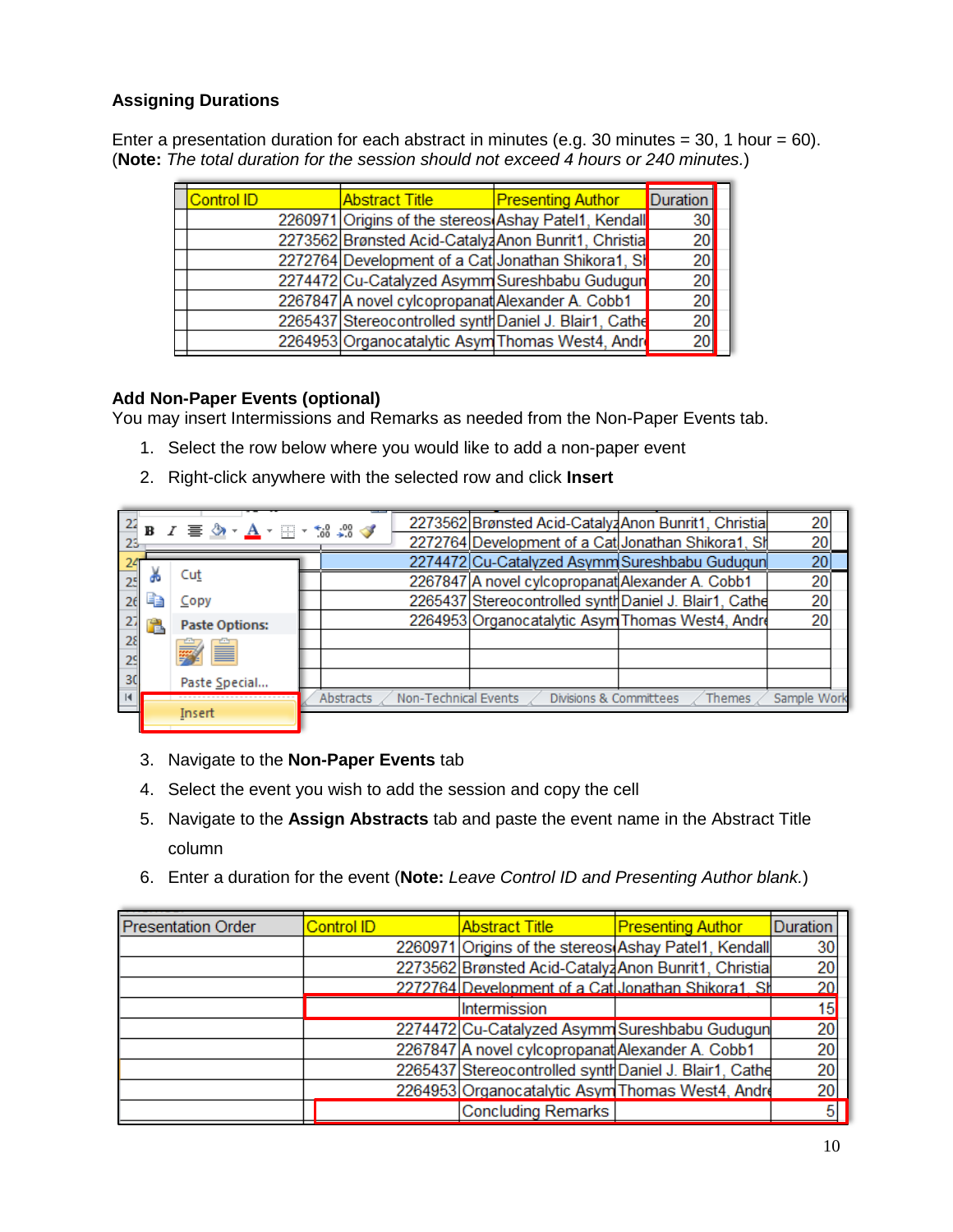### <span id="page-11-0"></span>**Assigning Presentation Order**

| Presentation Order Control ID Abstract Title |                                                  | <b>Presenting Author</b>                               | <b>Duration</b> |
|----------------------------------------------|--------------------------------------------------|--------------------------------------------------------|-----------------|
|                                              |                                                  | 2260971 Origins of the stereos Ashay Patel1, Kendall   | 30              |
|                                              |                                                  | 2273562 Brønsted Acid-Catalyz Anon Bunrit1, Christia   | 20              |
|                                              |                                                  | 2272764 Development of a Cat Jonathan Shikora1, Sh     | 20              |
|                                              | Intermission                                     |                                                        | 15              |
|                                              |                                                  | 2274472 Cu-Catalyzed Asymm Sureshbabu Gudugun          | 20              |
|                                              | 2267847 A novel cylcopropanat Alexander A. Cobb1 |                                                        | 20              |
|                                              |                                                  | 2265437 Stereocontrolled synth Daniel J. Blair1, Cathe | 20              |
|                                              |                                                  | 2264953 Organocatalytic Asym Thomas West4, Andre       | 20              |
|                                              | <b>Concluding Remarks</b>                        |                                                        | 5               |

When you have finalized you session you must assign a presentation order.

You may change the order of the abstracts and non-paper events by changing the presentation order.

| Presentation Order Control ID Abstract Title |                                                  | <b>Presenting Author</b>                               | <b>Duration</b> |
|----------------------------------------------|--------------------------------------------------|--------------------------------------------------------|-----------------|
|                                              |                                                  | 2260971 Origins of the stereos Ashay Patel1, Kendall   | 30              |
|                                              |                                                  | 2273562 Brønsted Acid-Catalyz Anon Bunrit1, Christia   | 20              |
|                                              |                                                  | 2272764 Development of a Cat Jonathan Shikora1, Sh     | 20              |
|                                              | <b>Intermission</b>                              |                                                        | 15              |
|                                              |                                                  | 2274472 Cu-Catalyzed Asymm Sureshbabu Gudugun          | 20              |
|                                              | 2267847 A novel cylcopropanat Alexander A. Cobb1 |                                                        | 20              |
|                                              |                                                  | 2265437 Stereocontrolled synth Daniel J. Blair1, Cathe | 20              |
|                                              |                                                  | 2264953 Organocatalytic Asym Thomas West4, Andre       | 20              |
|                                              | <b>Concluding Remarks</b>                        |                                                        |                 |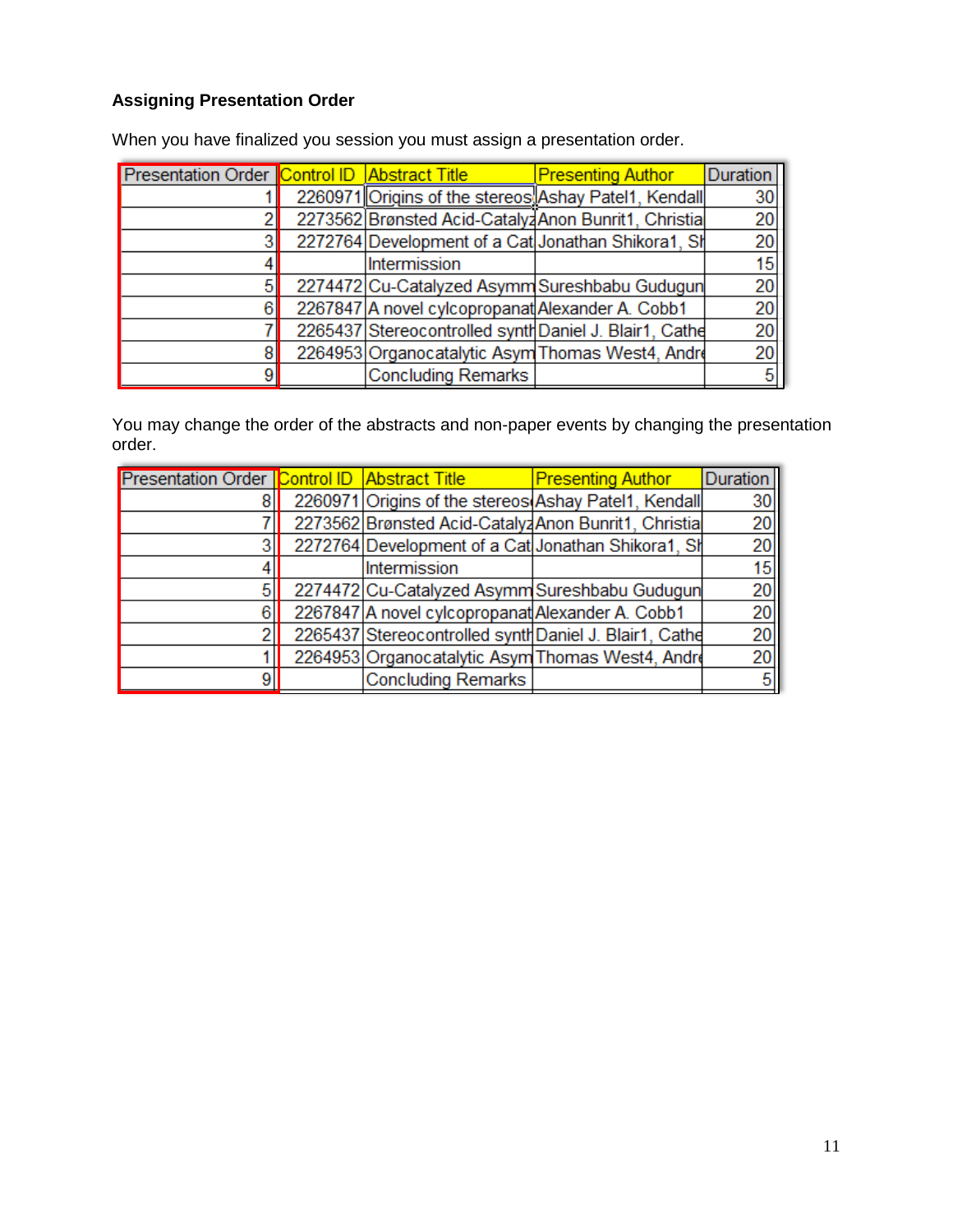## **Poster Sessions**

#### <span id="page-12-0"></span>**Session Details**

| з               |                                                                                                                             |                               |                                       |                          |          |  |
|-----------------|-----------------------------------------------------------------------------------------------------------------------------|-------------------------------|---------------------------------------|--------------------------|----------|--|
| 4               | Symposium Title:                                                                                                            |                               | Asymmetric Reactions and Syntheses    |                          |          |  |
| 5               |                                                                                                                             |                               |                                       |                          |          |  |
| 6               | *Required Fields                                                                                                            |                               |                                       |                          |          |  |
|                 |                                                                                                                             |                               | Session SERMACS001a                   |                          |          |  |
| 8               | Session Title:                                                                                                              |                               |                                       |                          |          |  |
| 9               | Session Type:                                                                                                               | Poster                        |                                       |                          |          |  |
| 10 <sub>1</sub> | Organizer Name:                                                                                                             | John Smith                    |                                       |                          |          |  |
| 11              | Organizer Email:                                                                                                            | jsmith@email.com              |                                       |                          |          |  |
|                 | 12 ACS Division Cosponsor:                                                                                                  |                               | <b>Session Code</b>                   |                          |          |  |
|                 | 13 ACS Committee Cosponsor:                                                                                                 |                               |                                       |                          |          |  |
|                 | 14 Non-ACS Cosp nsor:                                                                                                       | Pfizer                        |                                       |                          |          |  |
|                 | 15 Newsworthy Reason:                                                                                                       |                               |                                       |                          |          |  |
|                 | 16 Presentation O<br>ler                                                                                                    | <b>Control ID</b>             | <b>Abstract Title</b>                 | <b>Presenting Author</b> | Duration |  |
| 17              |                                                                                                                             |                               |                                       |                          |          |  |
| 18              |                                                                                                                             |                               |                                       |                          |          |  |
| 19              | $\blacktriangleright$ $\blacktriangleright$ $\blacktriangleright$ $\blacktriangleright$ $\dashv$<br><b>Assign Abstracts</b> | Abstracts<br>Non-Paper Events | Divisions & Committees<br>$\sqrt{11}$ |                          |          |  |
|                 |                                                                                                                             |                               |                                       | <b>Golden</b> me         |          |  |

Complete the necessary fields in the **Assign Abstracts** tab:

- **Session Title:** optional symposium subtitle
- **Session Type:** poster
- **Symposium Organizer(s):** first and last name
- **Symposium Organizer Email(s):** corresponding email address
- **Cosponsors**:
	- o **ACS Division** or **ACS Committee:** copy-paste from **Divisions and Committees** tab
	- o **Non-ACS**: non ACS technical divisions or committees sponsoring the session
- **Newsworthy Reason:** explanation of why the session is newsworthy.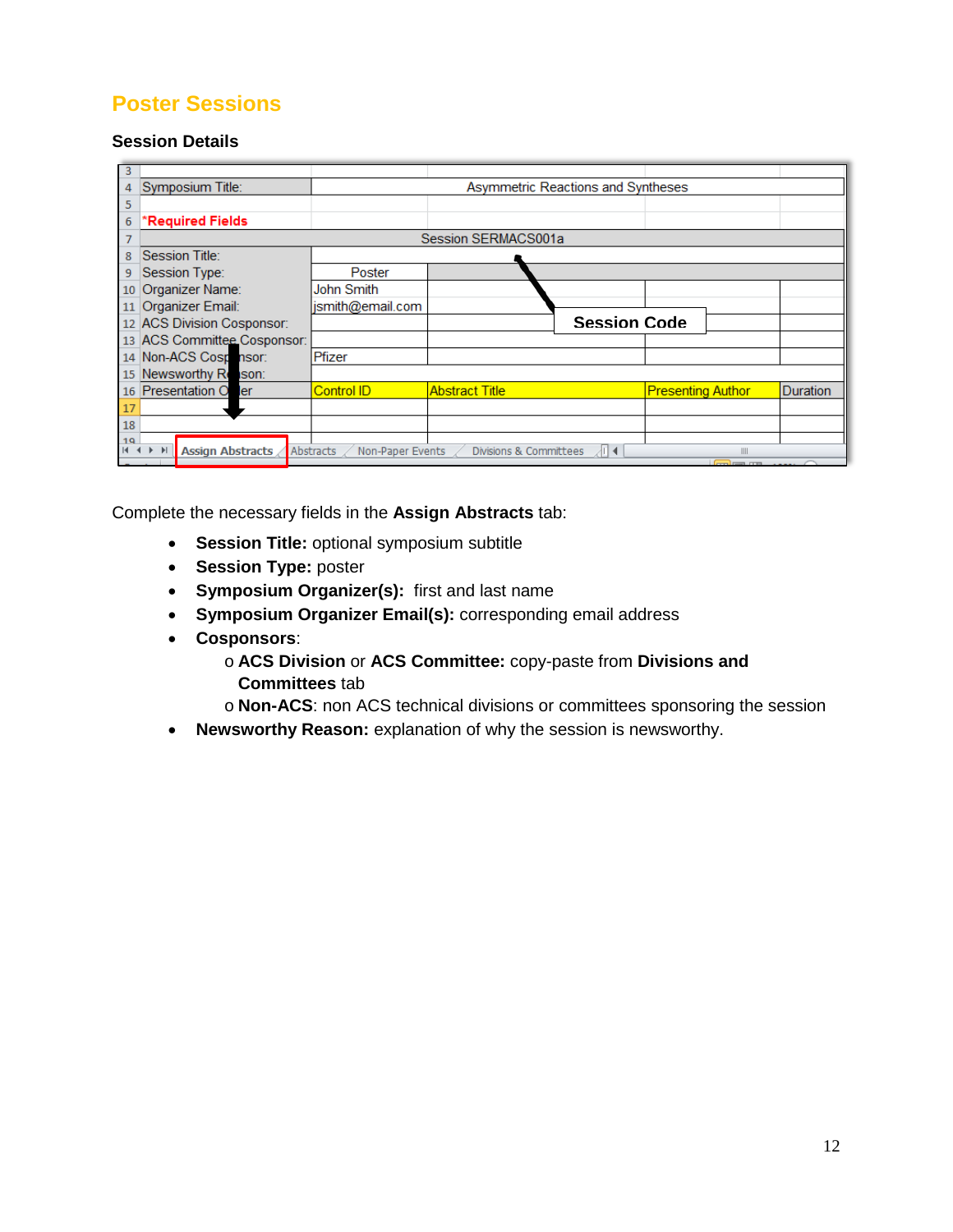#### <span id="page-13-0"></span>**Assigning Abstracts**

- 1. Navigate to the **Abstracts** tab of the workbook
- 2. Select the **Control ID, Abstract Title, and Presenting Author** information of the abstract(s) you wish to assign
- 3. Right-click anywhere within the highlighted cells and click **Copy**

|                 | в                                                                                                     |                                            |                 |                                                      |                          |
|-----------------|-------------------------------------------------------------------------------------------------------|--------------------------------------------|-----------------|------------------------------------------------------|--------------------------|
|                 | Committee  Symposium Title <mark> Control ID  Abstract Title  Presenting Author  </mark> Presenting A |                                            |                 |                                                      |                          |
|                 | <b>Current Topics in</b>                                                                              |                                            |                 | 2260971 Origins of the Ashay Patel1, Kenipate ab@che |                          |
|                 | Current Topics in                                                                                     |                                            |                 | 2273562 Brønsted Acid Anon Bunrit1, Chrisjoseph.same |                          |
|                 | Current Topics in                                                                                     | 2272764 Deve 2 nt Jonathan Shikora1 jms ik |                 | 3                                                    |                          |
|                 | Current Topics in                                                                                     | 2274472 Cu-Catalyzed Sureshb               |                 | Cut                                                  |                          |
|                 | pics in<br>Curre                                                                                      | 2267847 A novel cylcor Alexande            |                 | Copy                                                 |                          |
|                 | Current Topics in                                                                                     | 2265437 Stereocontroll Daniel J.           |                 |                                                      |                          |
|                 | Current Topics in 2264953 Organocatalyt Thomas                                                        |                                            |                 | <b>Paste Options:</b>                                |                          |
|                 | Current Topics in                                                                                     | 2251661 Enantioselecti Limei Jir           |                 | $\overline{f}$ x<br>Ā<br>123                         | a<br>Go<br>$\frac{1}{2}$ |
|                 | Current Topics in                                                                                     | 2249746 Dual divergen Joerg De             |                 | Paste Special                                        |                          |
| ssign Abstracts | ant Tanian in<br><b>Abstracts</b> Non-Technical Events                                                | 2227513 Now Systems Philin R               | Divisions & Cor | Incart Conjed Cells                                  |                          |
|                 |                                                                                                       |                                            |                 | Averane: 2268572.286                                 |                          |

- 4. Navigate to the **Assign Abstracts**
- 5. Select the first empty cell under **Control ID**
- 6. Right-click within the cell and click **Paste Values (123)**

| -19 | Themes:                                          |                       |    | $\cdot$ + $\boxplus$ + $^{\prime}$<br>$B \tI \equiv \spadesuit$        |        |
|-----|--------------------------------------------------|-----------------------|----|------------------------------------------------------------------------|--------|
| -20 | <b>Presentation Order</b>                        | <b>Control ID</b>     |    | $\frac{4.0}{00}$ $\frac{.00}{20}$ $\sqrt{}$                            | uthor  |
| 21  |                                                  |                       |    |                                                                        |        |
| 22  |                                                  | 5                     | ¥  | Cut                                                                    |        |
| 23  |                                                  |                       | E) | Copy                                                                   |        |
| 24  |                                                  |                       | Ë. | 6<br>Paste Option                                                      |        |
| 25  |                                                  |                       |    | $\frac{1}{123}$<br><b>Tar</b><br>ê<br>$\frac{1}{2}$<br>西<br>$f_x$<br>œ |        |
| 26  |                                                  |                       |    |                                                                        |        |
| 27  |                                                  |                       |    | Paste Special<br>٠                                                     |        |
|     | <b>Assign Abstracts</b><br>$\blacktriangleright$ | Non-Tech<br>Abstracts |    | Incart Conjed Cells                                                    | Themes |

|            | <b>Presenting Author</b>                                                                                                                                                                                                                                                                                                                                                                                       |
|------------|----------------------------------------------------------------------------------------------------------------------------------------------------------------------------------------------------------------------------------------------------------------------------------------------------------------------------------------------------------------------------------------------------------------|
|            |                                                                                                                                                                                                                                                                                                                                                                                                                |
|            |                                                                                                                                                                                                                                                                                                                                                                                                                |
|            |                                                                                                                                                                                                                                                                                                                                                                                                                |
|            |                                                                                                                                                                                                                                                                                                                                                                                                                |
|            |                                                                                                                                                                                                                                                                                                                                                                                                                |
|            |                                                                                                                                                                                                                                                                                                                                                                                                                |
|            |                                                                                                                                                                                                                                                                                                                                                                                                                |
| Control ID | <b>Abstract Title</b><br>2260971 Origins of the stereos Ashay Patel1, Kendall<br>2273562 Brønsted Acid-Catalyz Anon Bunrit1, Christia<br>2272764 Development of a Cat Jonathan Shikora1, Sh<br>2274472 Cu-Catalyzed Asymm Sureshbabu Gudugun<br>2267847 A novel cylcopropanat Alexander A. Cobb1<br>2265437 Stereocontrolled synth Daniel J. Blair1, Cathe<br>2264953 Organocatalytic Asym Thomas West4, Andre |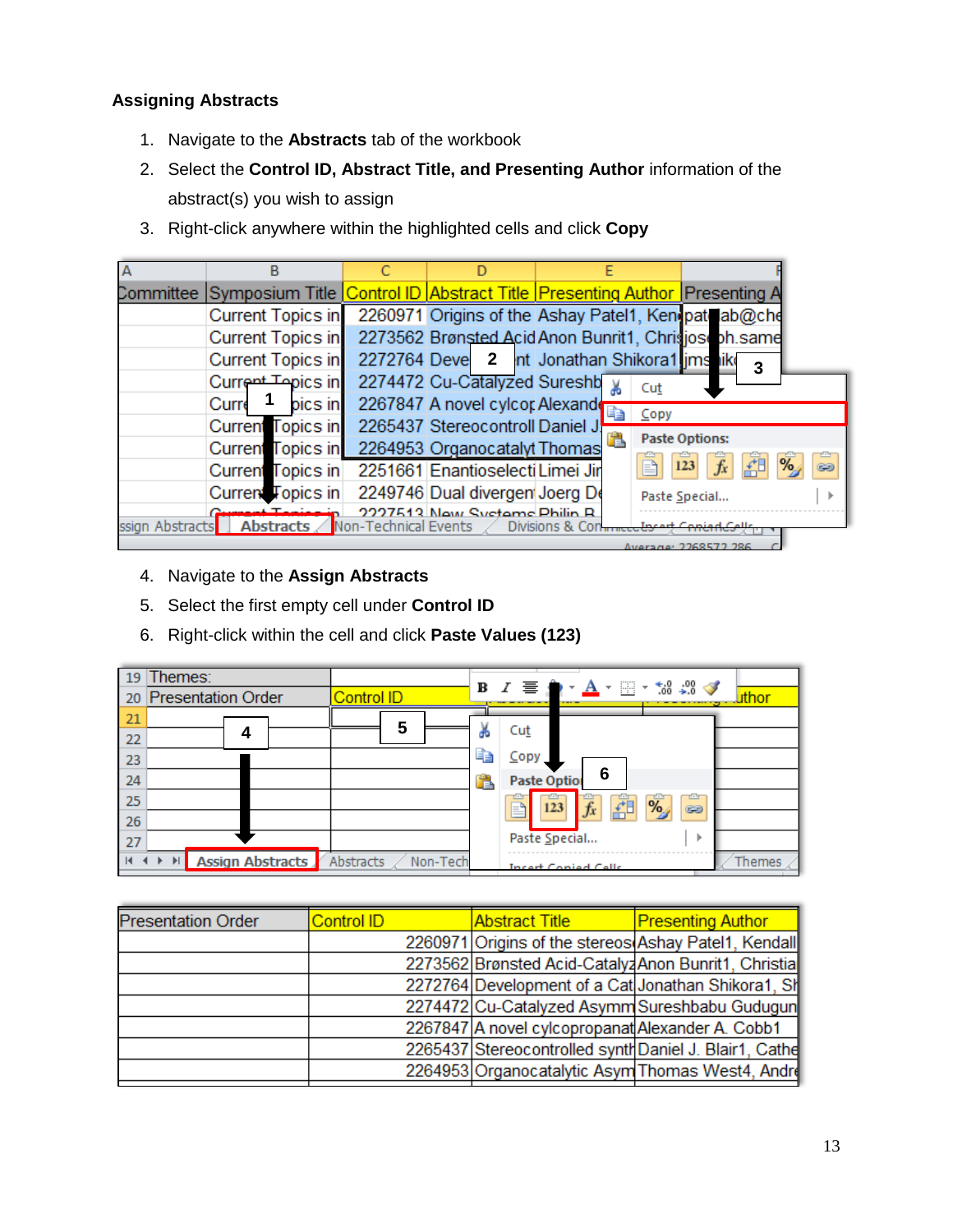#### <span id="page-14-0"></span>**Assigning Presentation Order**

When you have assigned abstracts to the poster session you must assign a presentation order. Posters will be displayed in the order they are assigned.

(**Note:** *Presenters with multiple abstracts in the same poster session can be assign consecutive order numbers so that their posters will be placed next to each other.*)

|                 | 19 Presentation Order | <b>Control ID</b> | <b>Abstract Title</b>                                                     | <b>Presenting Author</b> |
|-----------------|-----------------------|-------------------|---------------------------------------------------------------------------|--------------------------|
| 20              |                       |                   | 2260971 Origins of the stereoselectivities of typ Ashay Patel1, Kendall I |                          |
| 21              |                       |                   | 2273562 Brønsted Acid-Catalyzed Intramolecu Anon Bunrit1, Christian       |                          |
| 22              |                       |                   | 2272764 Development of a Catalytic Enantiose Jonathan Shikora1, She       |                          |
| 23              |                       |                   | 2274472 Cu-Catalyzed Asymmetric AllylicAryla Sureshbabu Gudugunt          |                          |
| 24              |                       |                   | 2267847 A novel cylcopropanation organocatal Alexander A. Cobb1           |                          |
| 25              | R                     |                   | 2265437 Stereocontrolled synthesis of adjacen Daniel J. Blair1, Cather    |                          |
| 26              |                       |                   | 2264953 Organocatalytic Asymmetric [2,3]-Re Thomas West4, Andre           |                          |
| 27              | 8                     |                   | 2251661 Enantioselective Radical Olefin Azirid Limei Jin1, Xin Cui1, Pd   |                          |
| 28              | 9                     |                   | 2249746 Dual divergent/convergent asymmetri Joerg Deerberg1, Omid         |                          |
| 20 <sup>o</sup> | الطم                  |                   | <u>2227512 INow Systems for Organosataktic AsilDhilin D. Dago1</u>        |                          |

You may change the order of the abstracts by changing the presentation order.

| <b>Presentation Order</b> | <b>Control ID</b> | <b>Abstract Title</b>                                                      | <u>Presenting Author</u> |
|---------------------------|-------------------|----------------------------------------------------------------------------|--------------------------|
|                           |                   | 2260971 Origins of the stereoselectivities of typ Ashay Patel1, Kendall II |                          |
|                           |                   | 2273562 Brønsted Acid-Catalyzed Intramolecu Anon Bunrit1, Christian        |                          |
|                           |                   | 2272764 Development of a Catalytic Enantiose Jonathan Shikora1, She        |                          |
|                           |                   | 2274472 Cu-Catalyzed Asymmetric AllylicAryla Sureshbabu Guduguntl          |                          |
|                           |                   | 2267847 A novel cylcopropanation organocatal Alexander A. Cobb1            |                          |
|                           |                   | 2265437 Stereocontrolled synthesis of adjacen Daniel J. Blair1, Cather     |                          |
|                           |                   | 2264953 Organocatalytic Asymmetric [2,3]-Re Thomas West4, Andre            |                          |
|                           |                   | 2251661 Enantioselective Radical Olefin Azirid Limei Jin1, Xin Cui1, Pd    |                          |
| 101                       |                   | 2249746 Dual divergent/convergent asymmetri Joerg Deerberg1, Omid          |                          |
|                           |                   | 0007540 New Orcharge for Opponentation And DESS D. D.                      |                          |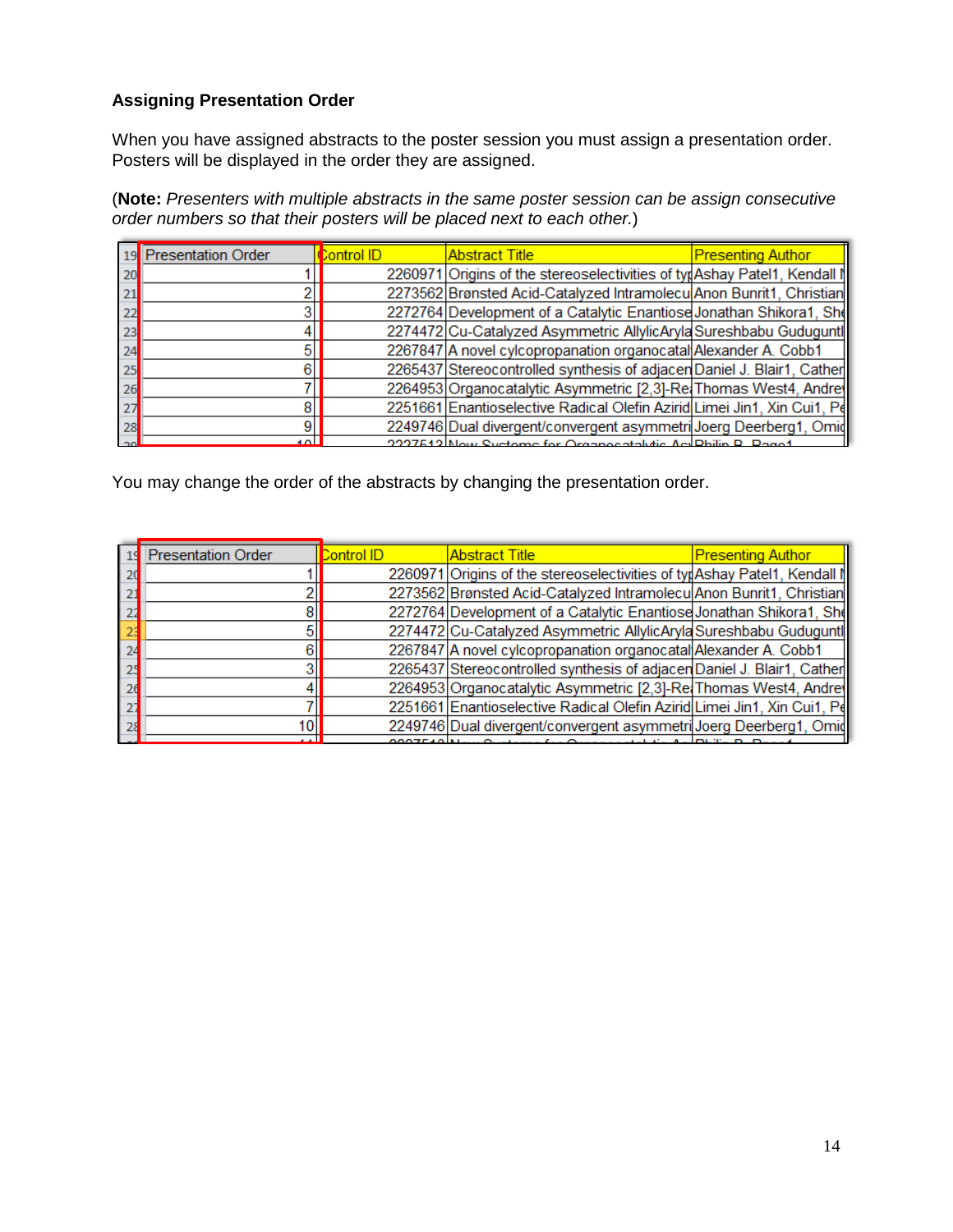## <span id="page-15-0"></span>**Messaging (Notifications)**

#### **Authors**

#### **Accepted Abstracts**

Abstract submitters will be notified by APT Staff of their acceptance. Acceptance notices will be sent when all workbooks have been received and uploaded in to MAPS.

Scheduling notices are sent after the Program Chair deadline has passed and all conflicts have been resolved.

#### **Rejected Abstracts**

Program Chairs will be asked to formally notify the submitters of rejected abstracts. If a Program Chair opts not to send this notification, a generic rejection notice will be sent by APT Staff to submitters.

If you would like to send other program-related information to organizers, please contact the APT Staff representative for your meeting.

#### **Symposium Organizers**

For daily communications with Symposium Organizers, please use your personal email.

#### **Session Presiders**

If you would like to send other program-related information to presiders, please contact the APT Staff representative for your meeting.

#### <span id="page-15-1"></span>**Visa Letters**

Contact the APT Staff representative for your meeting if you would like to make a personalized visa letter available for a presenter to download before abstract submission is closed.

#### <span id="page-15-2"></span>**Abstract Withdrawals**

Email withdrawals requests to [maps@acs.org.](mailto:maps@acs.org) Abstract withdrawal requests received before the program is finalized by ACS Staff will be removed from the session. Requests received after the program is finalized will remain in the session and will be marked as "Withdrawn".